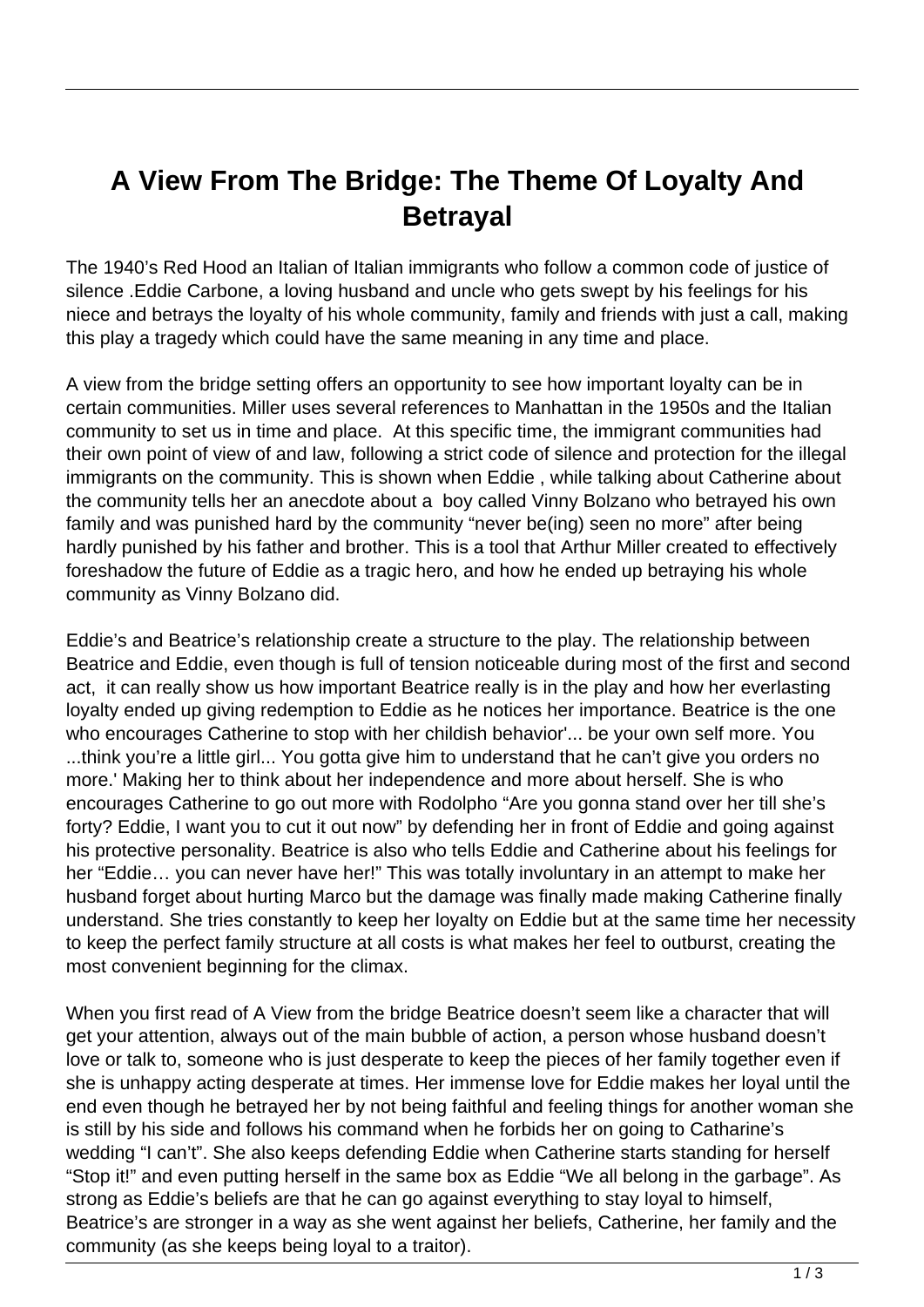In this play, there is a very important character who is easy to spot as they act not only as a vital character but also as a Greek chorus -a character in Greek tragedies who watches the action, comments on it talking like this directly to the audience-. Alfieri is a born-Italian who has been living on the United States since decades, he works as a lawyer on Red Hook something rather unusual as the majority of the people on the neighborhood are illegal immigrants, with this we can clearly see how his morals and his ideas do not follow a strict pattern of black and white. He is on the side of the law when Eddie goes to him begging for a law to stop the wedding by simply stating "[He has] no recourse in the law", here even though he is entire with the law he doesn't talk about the possibility of deporting Rodolpho, Marco or any illegal immigrants as he had been in that position before; this shows us how he stays loyal to the community regardless of the American law. After Rodolpho and Marco are imprisoned because of Eddie he goes and show the readers(or viewers) for the first time how he, against the law, leaves the events to occur by themselves concluding on the death of Rodolpho because of Marco's self-defense;he, after all, knew Marco's personality and how his family and his pride were before any American law as he probably, as an immigrant have felt that before, and even if he knew Marco's future actions he let them out fold. The last moment where part of his loyalty is shown on his last dialogue of the play, finally closing it where he admits "[he] mourns [Eddie] – I admit it – with a certain…alarm' His lawful and logical mind is kind of distressed by those thoughts but at the same time he (strangely even for himself) admires Eddie's refusal to 'settle for half'. Alfieri through this play is as troubled as most of the characters even if he seems intelligent and relaxed, he slips and shows how troubled he id between his routes, the law, and his perspective gives of right and wrong . I think at the end he ends up being loyal to his different views of life as an illegal immigrant and lawyer.

Eddie's character and loyalty is a very interesting theme to explore. At the beginning we can notice how strong his bond is with his family, especially his niece whom he had adopted as her parents died, he is also really close to the Italian community which he is part of with some of his friends and his lawyer which he talks about his problems to. Like this, we can talk about Eddie's loyalty and betrayal by separating everyone he is related in two groups his family and his community(which was talked about before). If we start by his Family we need to talk about how his relationship changed for us as readers from the beginning to the middle and end to the play. At first we can see how of a normal and fraternal relationship he has with his adoptive daughter Catherine, but after some more pages and while reaching the climax of the story we can understand his real feelings for her ;at the beginning his loyalty for her was doubtless ,this ,until he started talking about her and making decisions without her opinion being asked as if she was a mere toy achieving a level of possessiveness where he even lies about Rodolpho's real reason for wanting to marry her saying things like "he's only bowin' to his passport"; for Catherine Eddie has undoubtedly been loyal and respect full to her but that rapidly changed to a strong possessiveness who was hidden from himself as a form of love . Another key person and Eddie's last known family member is his wife, her loyalty for him was visibly but he stopped being loyal to her outside and inside marriage by having feelings for another woman and by not trusting her enough to tell her his worries; he at the beginning had very minimal loyalty for her which started to fade away as the climax started and which appeared suddenly at the end of the play when he only thinks about her on his death "My B!".

For me this play Is a good representation of how betrayal can only be achieved when one of the two parties believe there is any kind of loyalty between them, and the higher the expectations of the loyalty the most painful the betrayal gets , as happened with Beatrice. Here it can also be appreciated how being loyal to oneself is as important as being loyal to someone else. Opening